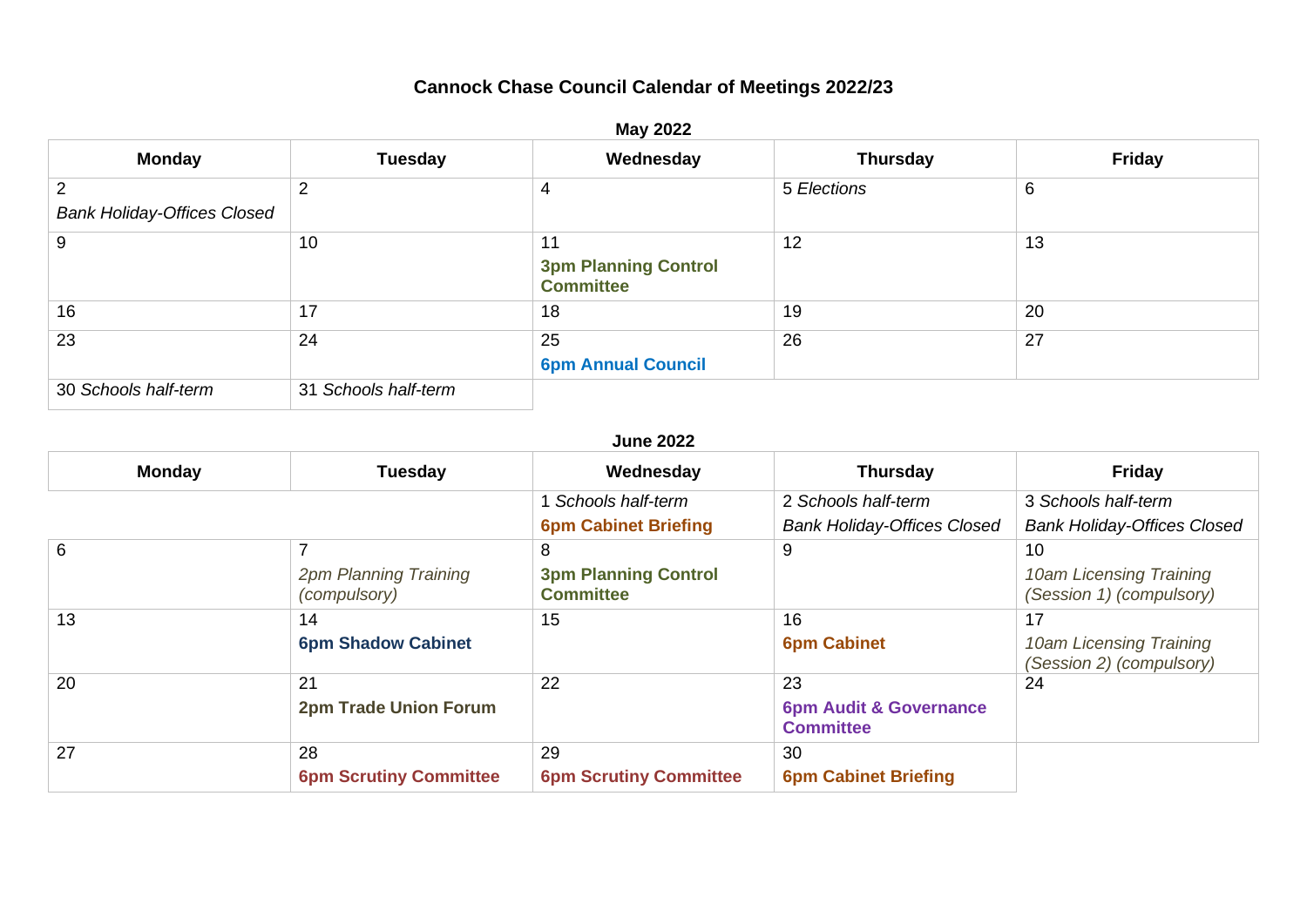|                                |                                 | <b>July 2022</b>                                                                |                                                       |                        |
|--------------------------------|---------------------------------|---------------------------------------------------------------------------------|-------------------------------------------------------|------------------------|
| <b>Monday</b>                  | <b>Tuesday</b>                  | Wednesday                                                                       | <b>Thursday</b>                                       | <b>Friday</b>          |
|                                |                                 |                                                                                 |                                                       |                        |
| 4                              | 5                               | 6                                                                               |                                                       | 8                      |
| <b>6pm Standards Committee</b> | <b>6pm Scrutiny Committee</b>   | <b>3pm Planning Control</b><br><b>Committee</b>                                 | <b>6pm Scrutiny Committee</b>                         |                        |
| 11                             | 12<br><b>6pm Shadow Cabinet</b> | 13                                                                              | 14<br><b>6pm Cabinet</b>                              | 15                     |
| 18                             | 19<br>4pm Amazon Forum          | 20<br><b>6pm Council</b>                                                        | 21 Schools summer hols                                | 22 Schools summer hols |
| 25 Schools summer hols         | 26 Schools summer hols          | 27 Schools summer hols<br><b>6pm Audit &amp; Governance</b><br><b>Committee</b> | 28 Schools summer hols<br><b>6pm Cabinet Briefing</b> | 29 Schools summer hols |

| <b>August 2022</b>     |                                                    |                                                 |                                                                          |                        |  |
|------------------------|----------------------------------------------------|-------------------------------------------------|--------------------------------------------------------------------------|------------------------|--|
| <b>Monday</b>          | <b>Tuesday</b>                                     | Wednesday                                       | <b>Thursday</b>                                                          | <b>Friday</b>          |  |
| Schools summer hols    | 2 Schools summer hols                              | 3 Schools summer hols                           | 4 Schools summer hols<br><b>3pm Planning Control</b><br><b>Committee</b> | 5 Schools summer hols  |  |
| 8 Schools summer hols  | 9 Schools summer hols<br><b>6pm Shadow Cabinet</b> | 10 Schools summer hols                          | 11 Schools summer hols<br><b>6pm Cabinet</b>                             | 12 Schools summer hols |  |
| 15 Schools summer hols | 16 Schools summer hols                             | 17 Schools summer hols                          | 18 Schools summer hols                                                   | 19 Schools summer hols |  |
| 22 Schools summer hols | 23 Schools summer hols                             | 24 Schools summer hols                          | 25 Schools summer hols                                                   | 26 Schools summer hols |  |
| 29 Schools summer hols | 30 Schools summer hols                             | 31 Schools summer hols                          |                                                                          |                        |  |
| <b>Bank Holiday-</b>   |                                                    | <b>3pm Planning Control</b><br><b>Committee</b> |                                                                          |                        |  |
| <b>Offices Closed</b>  |                                                    |                                                 |                                                                          |                        |  |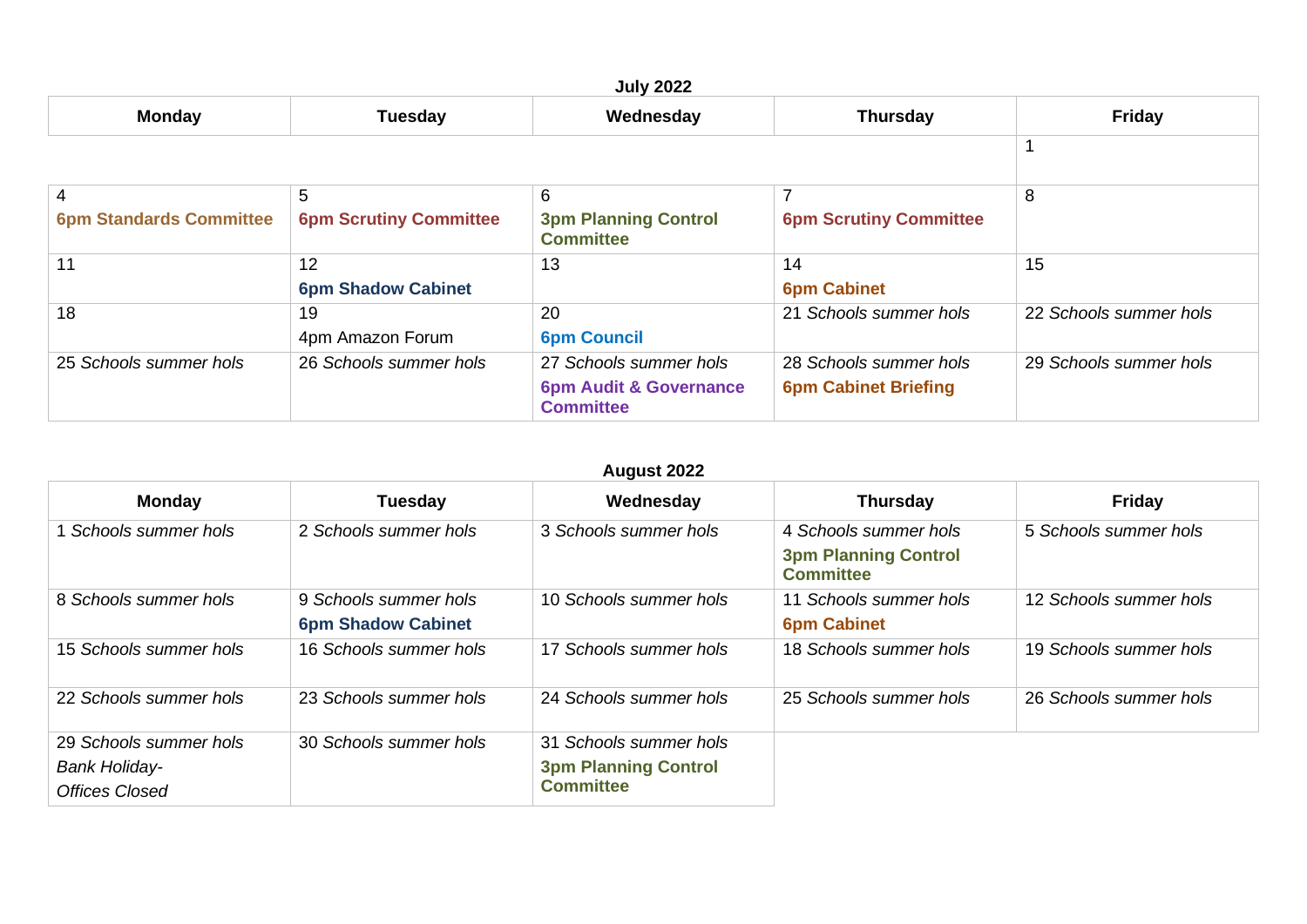| September 2022                      |                                                             |                                                       |                                                      |                       |  |
|-------------------------------------|-------------------------------------------------------------|-------------------------------------------------------|------------------------------------------------------|-----------------------|--|
| <b>Monday</b>                       | <b>Tuesday</b>                                              | Wednesday                                             | <b>Thursday</b>                                      | Friday                |  |
|                                     |                                                             |                                                       | 1 Schools summer hols<br><b>6pm Cabinet Briefing</b> | 2 Schools summer hols |  |
| 5 Schools summer hols               | 6                                                           | <b>6pm Council</b>                                    | 8                                                    | 9                     |  |
| 12                                  | 13<br><b>6pm Shadow Cabinet</b>                             | 14                                                    | 15<br><b>6pm Cabinet</b>                             | 16                    |  |
| 19                                  | 20                                                          | 21                                                    | 22                                                   | 23                    |  |
| 26<br><b>6pm Scrutiny Committee</b> | 27<br><b>6pm Audit &amp; Governance</b><br><b>Committee</b> | 28<br><b>3pm Planning Control</b><br><b>Committee</b> | 29<br><b>6pm Cabinet Briefing</b>                    | 30                    |  |

| <b>Monday</b>                  | <b>Tuesday</b>                | Wednesday                                       | <b>Thursday</b>               | <b>Friday</b>        |
|--------------------------------|-------------------------------|-------------------------------------------------|-------------------------------|----------------------|
| 3                              | 4                             | 5                                               | 6                             |                      |
|                                | <b>6pm Scrutiny Committee</b> | <b>6pm Scrutiny Committee</b>                   | <b>6pm Scrutiny Committee</b> |                      |
| 10                             | 11                            | 12                                              | 13                            | 14                   |
| <b>6pm Standards Committee</b> | <b>6pm Shadow Cabinet</b>     |                                                 | <b>6pm Cabinet</b>            |                      |
| 17                             | 18                            | 19                                              | 20                            | 21                   |
| 24 Schools half-term           | 25 Schools half-term          | 26 Schools half-term                            | 27 Schools half-term          | 28 Schools half-term |
|                                |                               | <b>3pm Planning Control</b><br><b>Committee</b> | <b>6pm Cabinet Briefing</b>   |                      |
| 31                             |                               |                                                 |                               |                      |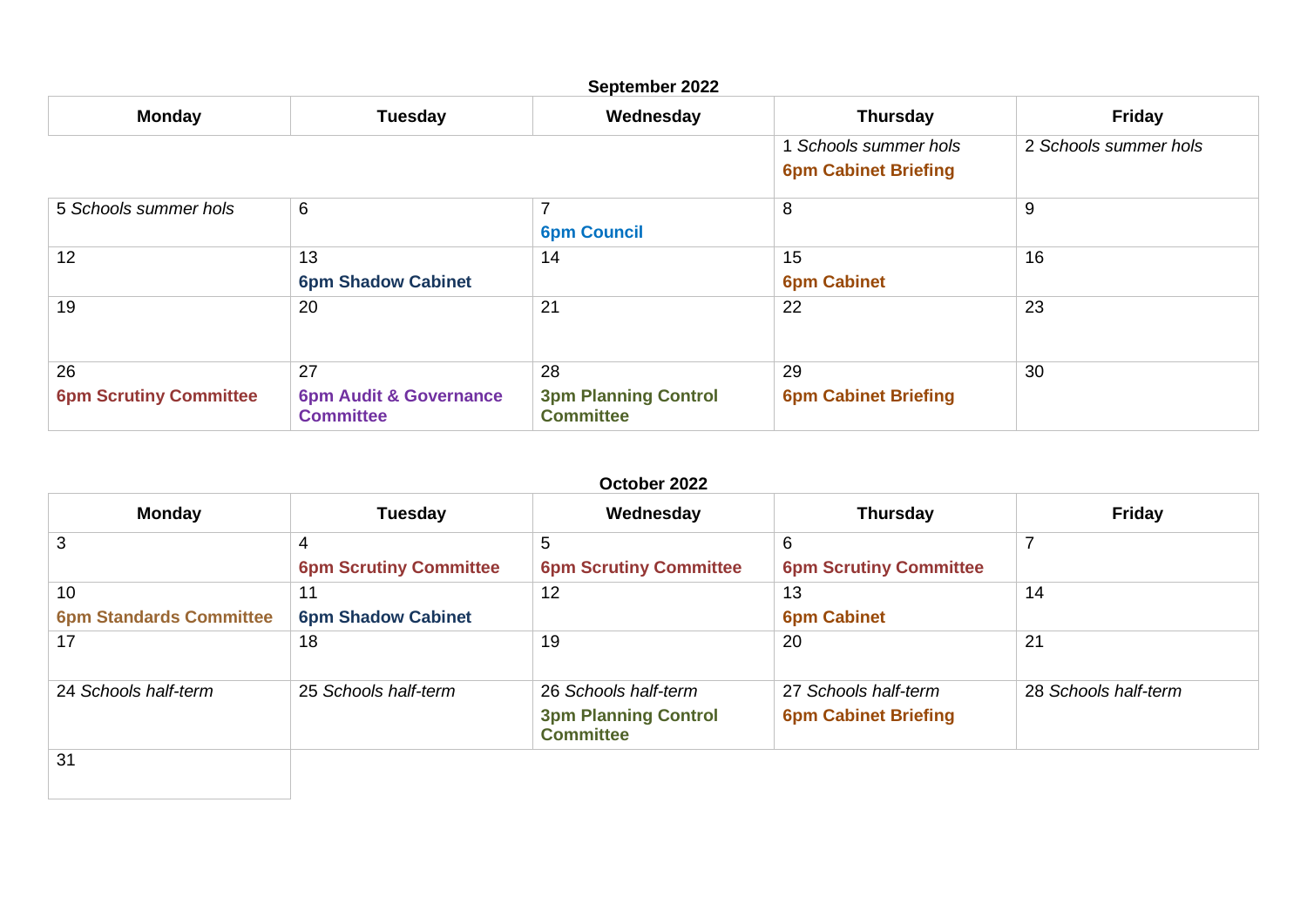| November 2022 |                                                             |                                                       |                                   |               |  |
|---------------|-------------------------------------------------------------|-------------------------------------------------------|-----------------------------------|---------------|--|
| <b>Monday</b> | <b>Tuesday</b>                                              | Wednesday                                             | <b>Thursday</b>                   | <b>Friday</b> |  |
|               | 4pm Amazon Forum                                            | 2                                                     | 3                                 | 4             |  |
|               | 8<br><b>6pm Shadow Cabinet</b>                              | 9<br><b>2pm Trade Union Forum</b>                     | 10<br><b>6pm Cabinet</b>          | 11            |  |
| 14            | 15                                                          | 16<br><b>6pm Council</b>                              | 17                                | 18            |  |
| 21            | 22                                                          | 23<br><b>3pm Planning Control</b><br><b>Committee</b> | 24<br><b>6pm Cabinet Briefing</b> | 25            |  |
| 28            | 29<br><b>6pm Audit &amp; Governance</b><br><b>Committee</b> | 30                                                    |                                   |               |  |

| December 2022                                                            |                                                                            |                                                 |                               |                                             |  |
|--------------------------------------------------------------------------|----------------------------------------------------------------------------|-------------------------------------------------|-------------------------------|---------------------------------------------|--|
| <b>Monday</b>                                                            | <b>Tuesday</b>                                                             | Wednesday                                       | <b>Thursday</b>               | <b>Friday</b>                               |  |
|                                                                          |                                                                            |                                                 |                               | $\overline{2}$                              |  |
| 5                                                                        | 6                                                                          | ⇁                                               | 8                             | 9                                           |  |
| <b>6pm Scrutiny Committee</b>                                            | <b>6pm Shadow Cabinet</b>                                                  | <b>6pm Scrutiny Committee</b>                   | <b>6pm Cabinet</b>            |                                             |  |
| 12                                                                       | 13                                                                         | 14                                              | 15                            | 16                                          |  |
|                                                                          | <b>6pm Scrutiny Committee</b>                                              | <b>3pm Planning Control</b><br><b>Committee</b> | <b>6pm Scrutiny Committee</b> |                                             |  |
| 19 Schools Christmas hols                                                | 20 Schools Christmas hols                                                  | 21 Schools Christmas hols                       | 22 Schools Christmas hols     | 23 Schools Christmas hols                   |  |
| 26 Schools Christmas hols<br><b>Boxing Day-</b><br><b>Offices Closed</b> | 27 Schools Christmas hols<br><b>Bank Holiday-</b><br><b>Offices Closed</b> | 28 Schools Christmas hols                       | 29 Schools Christmas hols     | 30 Schools Christmas hols<br>Offices closed |  |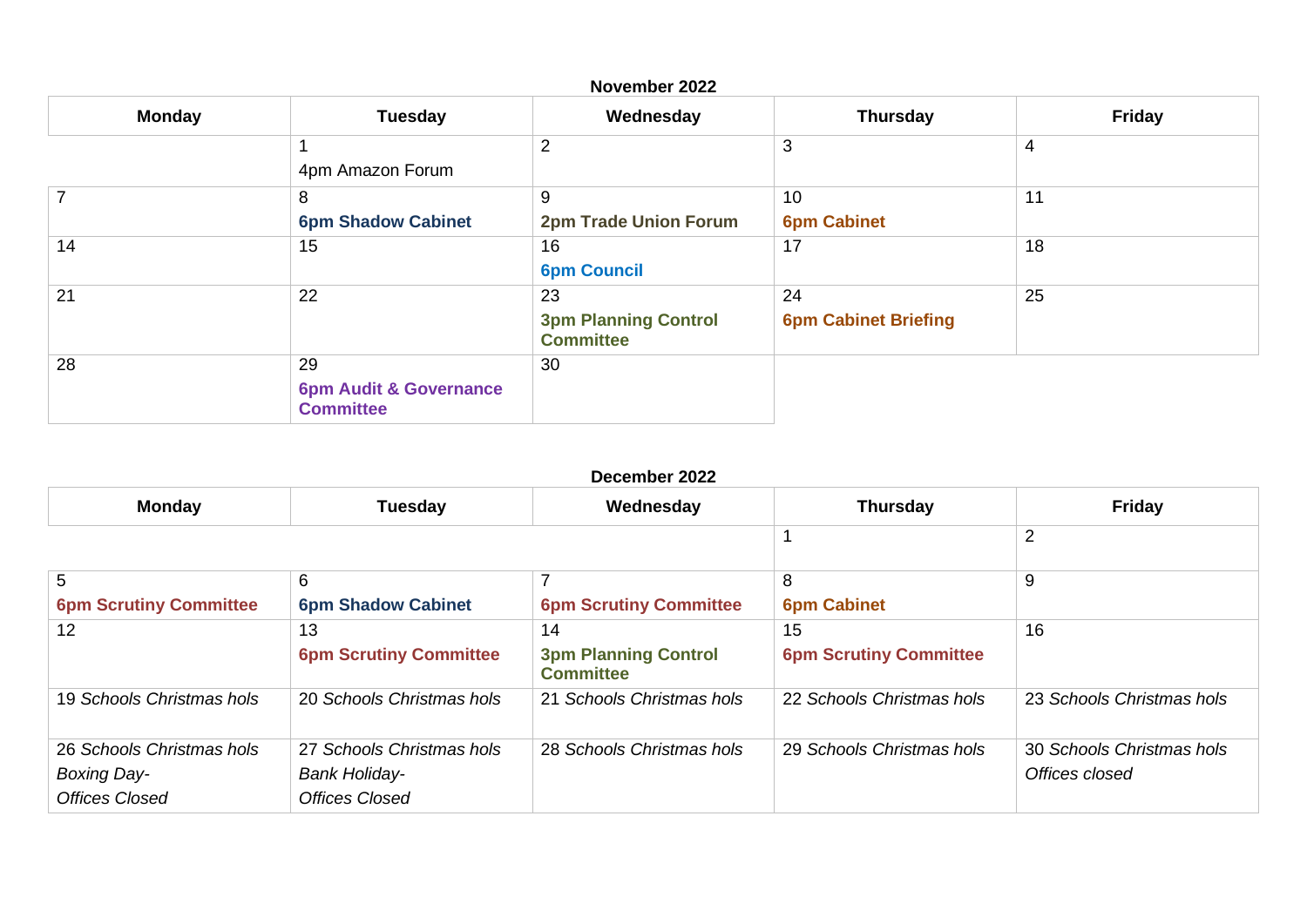## **January 2023 Monday Tuesday Wednesday Thursday Friday** 2 *Schools Christmas hols Bank Holiday-Offices Closed*  $\begin{array}{|c|c|c|c|c|}\n\hline\n3 & 4 & 6 & 6 \\
\hline\n\end{array}$ 9  $\begin{array}{|c|c|c|c|c|}\n\hline\n9 & 10 & 11\n\end{array}$ **3pm Planning Control Committee**  $12$  13 16 **6pm Standards Committee**  $\begin{array}{c|c|c|c|c} \hline \end{array}$  18 **6pm Council** 19 **6pm Cabinet Briefing** 20 23 24 25 26 27 30 **6pm Scrutiny Committee**  *(budget consultation)* 31 **6pm Shadow Cabinet**

## **February 2023**

| <b>Monday</b>                                   | <b>Tuesday</b>                  | Wednesday                                       | <b>Thursday</b>                                                                                                       | <b>Friday</b>        |
|-------------------------------------------------|---------------------------------|-------------------------------------------------|-----------------------------------------------------------------------------------------------------------------------|----------------------|
|                                                 |                                 |                                                 | $\overline{2}$                                                                                                        | 3                    |
|                                                 |                                 |                                                 | <b>6pm Cabinet</b>                                                                                                    |                      |
| 6                                               |                                 | 8                                               | 9                                                                                                                     | 10                   |
| <b>4pm Constitution Working</b><br><b>Group</b> | <b>2pm Trade Union Forum</b>    | <b>3pm Planning Control</b><br><b>Committee</b> |                                                                                                                       |                      |
| 13                                              | 14                              | 15                                              | 16                                                                                                                    | 17                   |
|                                                 |                                 | <b>6pm Council (Budgets)</b>                    | <b>5pm Cabinet (only if budget)</b><br>matters referred back from<br>15/02/22 Council)<br><b>6pm Cabinet Briefing</b> |                      |
| 20 Schools half-term                            | 21 Schools half-term            | 22 Schools half-term                            | 23 Schools half-term                                                                                                  | 24 Schools half-term |
| 27                                              | 28<br><b>6pm Shadow Cabinet</b> |                                                 |                                                                                                                       |                      |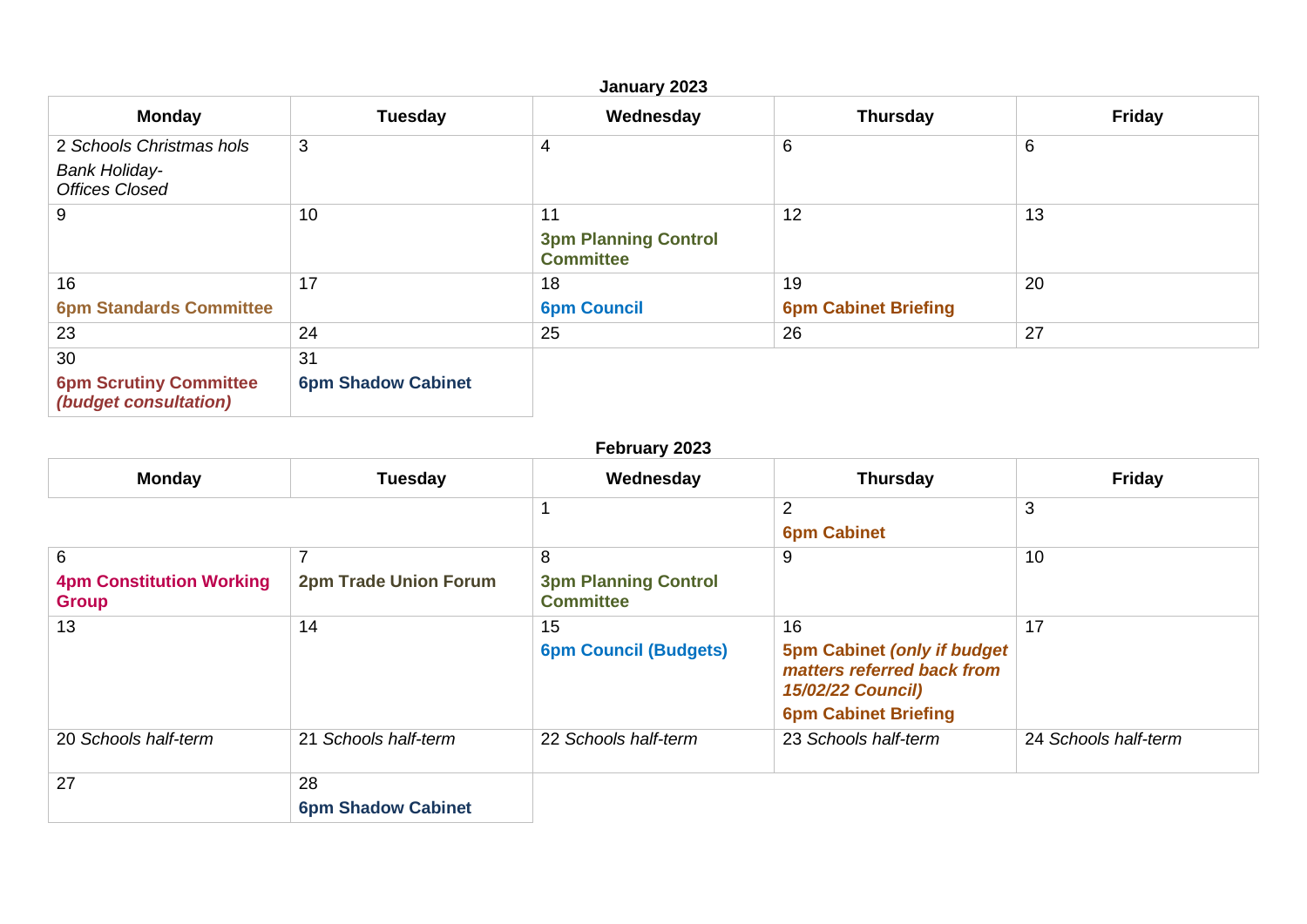| <b>Monday</b>                                        | <b>Tuesday</b>                      | Wednesday                                            | <b>Thursday</b>                                             | <b>Friday</b> |
|------------------------------------------------------|-------------------------------------|------------------------------------------------------|-------------------------------------------------------------|---------------|
|                                                      |                                     | <b>6pm Council (Precepts)</b>                        | $\overline{2}$<br><b>6pm Cabinet</b>                        | 3             |
| 6<br><b>4pm Constitution Working</b><br><b>Group</b> | 4pm Amazon Forum                    | 8<br><b>3pm Planning Control</b><br><b>Committee</b> | 9                                                           | 10            |
| 13                                                   | 14<br><b>6pm Scrutiny Committee</b> | 15<br><b>6pm Scrutiny Committee</b>                  | 16<br><b>6pm Cabinet Briefing</b>                           | 17            |
| 20                                                   | 21<br><b>6pm Scrutiny Committee</b> | 22<br><b>6pm Scrutiny Committee</b>                  | 23<br><b>6pm Audit &amp; Governance</b><br><b>Committee</b> | 24            |
| 27                                                   | 28<br><b>6pm Shadow Cabinet</b>     | 29                                                   | 30<br><b>6pm Cabinet</b>                                    | 31            |

| <b>Monday</b>                   | <b>Tuesday</b>            | Wednesday                   | <b>Thursday</b>             | <b>Friday</b>          |
|---------------------------------|---------------------------|-----------------------------|-----------------------------|------------------------|
| 3 Schools Easter hols           | 4 Schools Easter hols     | 5 Schools Easter hols       | 6 Schools Easter hols       | 7 Schools Easter hols  |
| <b>4pm Constitution Working</b> |                           | <b>3pm Planning Control</b> |                             | Good Friday -          |
| <b>Group</b>                    |                           | <b>Committee</b>            |                             | Offices Closed         |
| 10 Schools Easter hols          | 11 Schools Easter hols    | 12 Schools Easter hols      | 13 Schools Easter hols      | 14 Schools Easter hols |
| Easter Monday -                 |                           |                             | <b>6pm Cabinet Briefing</b> |                        |
| <b>Offices Closed</b>           |                           |                             |                             |                        |
| 17                              | 18                        | 19                          | 20                          | 21                     |
|                                 |                           | <b>6pm Council</b>          |                             |                        |
| 24                              | 25                        | 26                          | 27                          | 28                     |
| <b>6pm Standards Committee</b>  | <b>6pm Shadow Cabinet</b> |                             | <b>6pm Cabinet</b>          |                        |